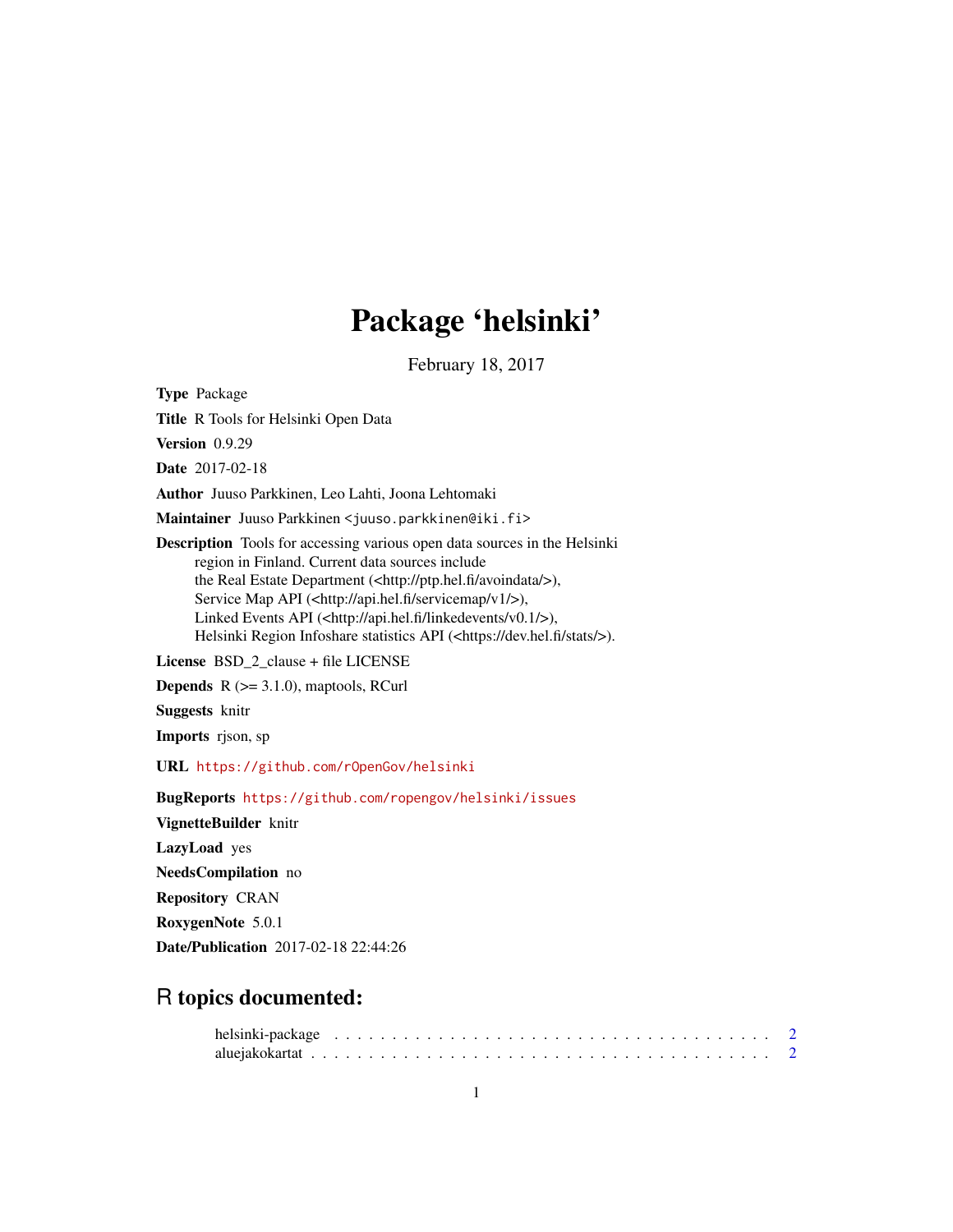# <span id="page-1-0"></span>2 aluejakokartat

| Index |  |  |  |  |  |  |  |  |  |  |  |  |  |  |  |  |
|-------|--|--|--|--|--|--|--|--|--|--|--|--|--|--|--|--|

helsinki-package *Helsinki open data R tools*

# Description

Brief summary of the helsinki package

# Details

| Package:  | helsinki                              |
|-----------|---------------------------------------|
| Type:     | Package                               |
| Version:  | See sessionInfo() or DESCRIPTION file |
| Date:     | 2014                                  |
| License:  | FreeBSD                               |
| LazyLoad: | yes                                   |

Tools for accessing various open data sources in the Helsinki region in Finland.

#### Author(s)

Juuso Parkkinen, Leo Lahti and Joona Lehtomaki <louhos@googlegroups.com>

### References

See citation("helsinki") <https://github.com/rOpenGov/helsinki>

# Examples

# library(helsinki)

aluejakokartat *Helsinki region district maps (aluejakokartat)*

# Description

Helsinki region district maps (aluejakokartat, aanestysalueet) from Helsinki Real Estate Department (Helsingin kaupungin kiinteistovirasto, HKK) through the HKK website http://ptp.hel.fi/avoindata/index.html. The data are retrieved and preprocessed using the gisfin package, see details in https://github.com/louhos/takomo/helsinki/.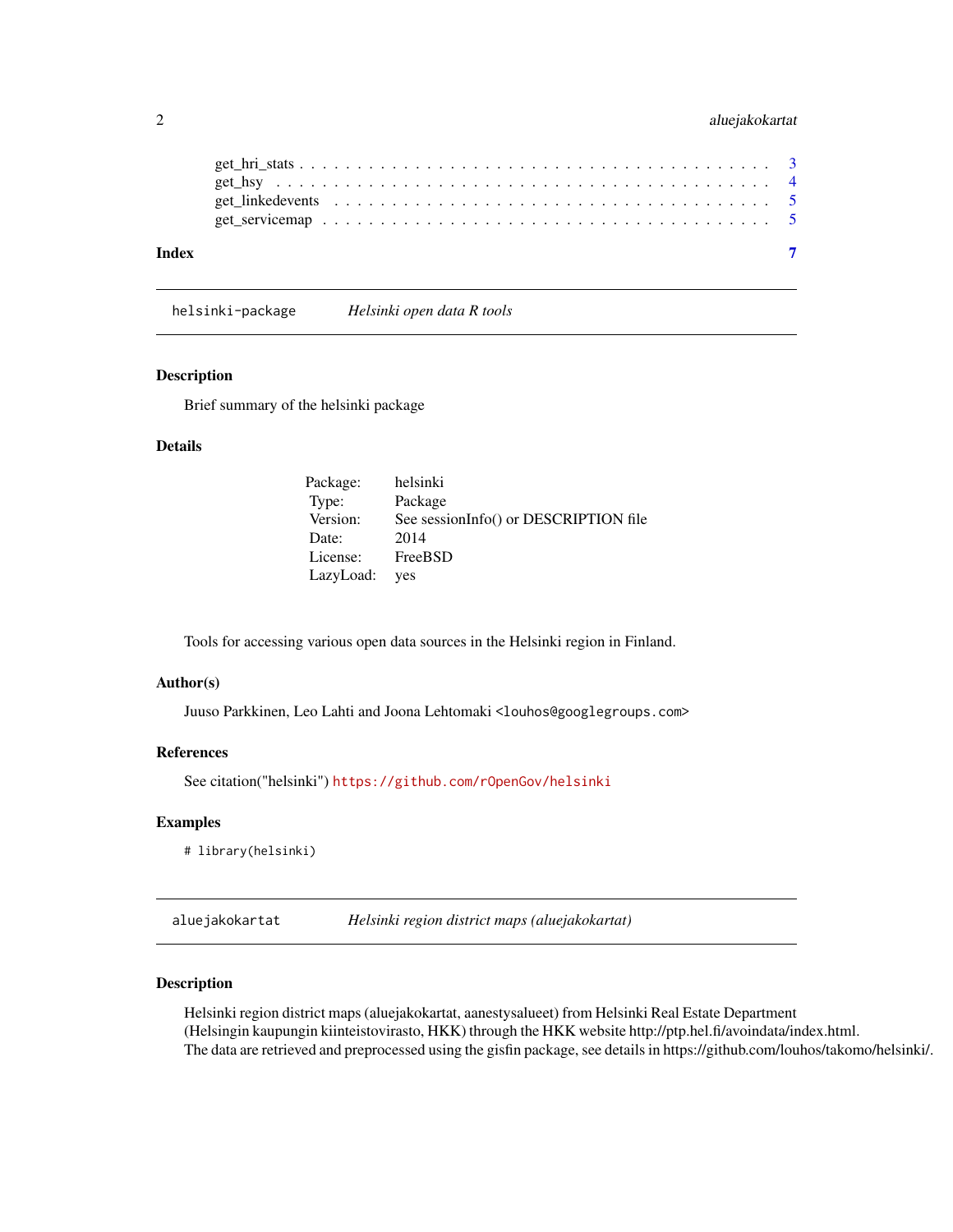# <span id="page-2-0"></span>get\_hri\_stats 3

#### Author(s)

Juuso Parkkinen <louhos@googlegroups.com>

#### References

See citation("helsinki")

#### Examples

data(aluejakokartat)

get\_hri\_stats *Helsinki Region Infoshare statistics API*

#### Description

Retrieves data from the Helsinki Region Infoshare (HRI) statistics API: http://dev.hel.fi/stats/. Currently provides access to the 'aluesarja't data: http://www.aluesarjat.fi/.

# Usage

get\_hri\_stats(query = "", verbose = TRUE)

#### Arguments

| query   | A string, specifying the dataset to query               |
|---------|---------------------------------------------------------|
| verbose | logical. Should R report extra information on progress? |

# Details

Current implementation is very simple. You can either get the list of resources with query="", or query for a specific resources and retrieve it in a three-dimensional array form.

#### Value

results A three-dimensional array of results.

#### Author(s)

Juuso Parkkinen <louhos@googlegroups.com>

#### References

See citation("helsinki")

#### Examples

```
stats.array <- get_hri_stats("aluesarjat_a03s_hki_vakiluku_aidinkieli")
```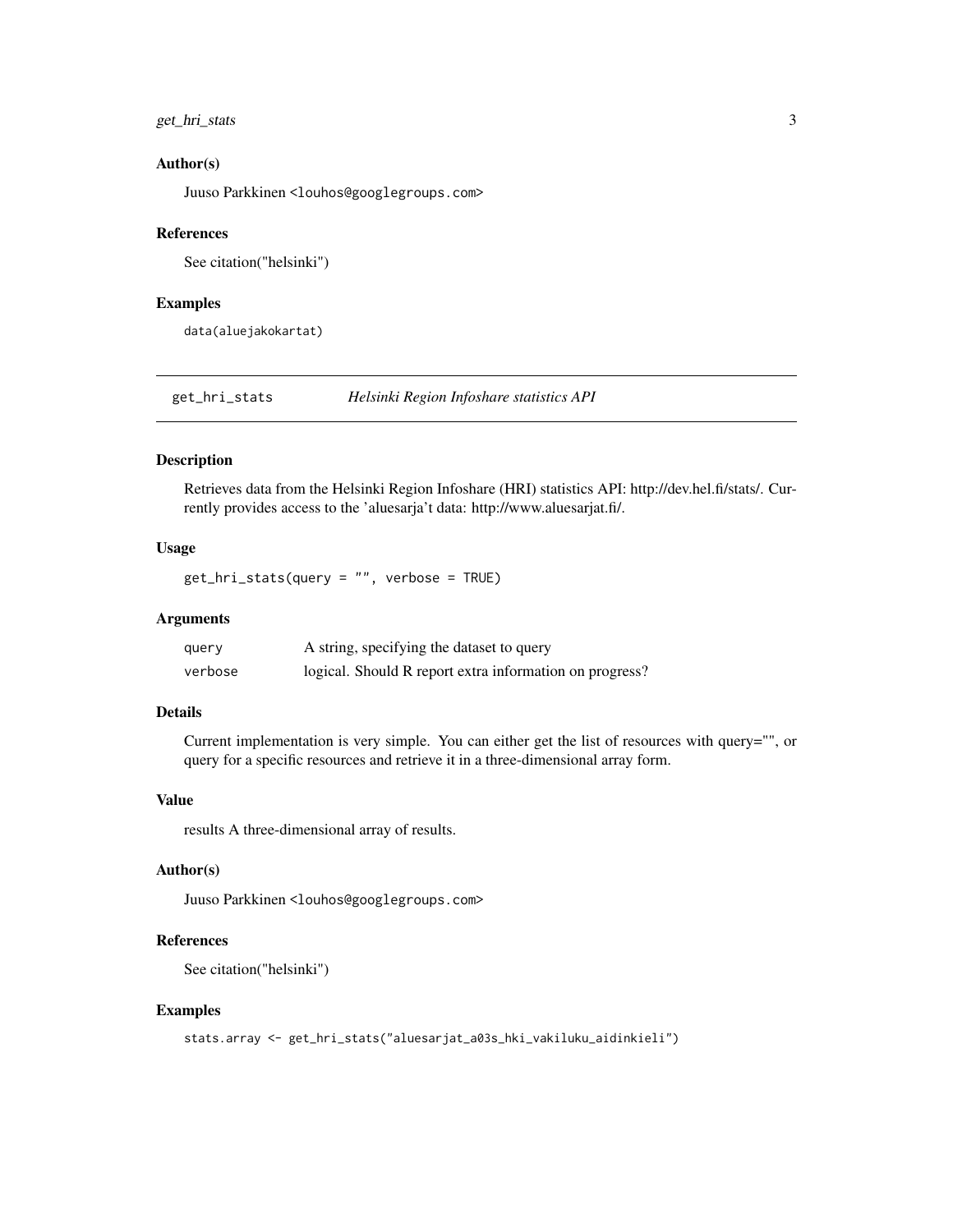<span id="page-3-0"></span>

# Description

Retrieves data from Helsinki Region Environmental Services Authority (Helsingin seudun ymparistopalvelu HSY) http://www.hsy.fi/seututieto/kaupunki/paikkatiedot/Sivut/Avoindata.aspx For data description (in Finnish) see: http://www.hsy.fi/seututieto/Documents/Paikkatiedot/Tietokuvaukset\_kaikki.pdf. The data copyright (C) HSY 2011.

#### Usage

```
get_hsy(which.data = NULL, which.year = 2013, data.dir = tempdir(),
verbose = TRUE)
```
#### Arguments

| which.data | A string. Specify the name of the retrieved HSY data set. Options: Vaestoti-<br>etoruudukko; Rakennustietoruudukko; SeutuRAMAVA kosa; SeutuRAMAVA tila.<br>These are documented in HSY data description document (see above). |
|------------|-------------------------------------------------------------------------------------------------------------------------------------------------------------------------------------------------------------------------------|
| which.year | An integer. Specify the year for the data to be retrieved.                                                                                                                                                                    |
| data.dir   | A string. Specify a temporary folder for storing downloaded data.                                                                                                                                                             |
| verbose    | logical. Should R report extra information on progress?                                                                                                                                                                       |

#### Value

Shape object (from SpatialPolygonsDataFrame class)

#### Author(s)

Juuso Parkkinen and Leo Lahti <louhos@googlegroups.com>

#### References

See citation("helsinki")

# Examples

vaesto.sp <- get\_hsy("Vaestotietoruudukko")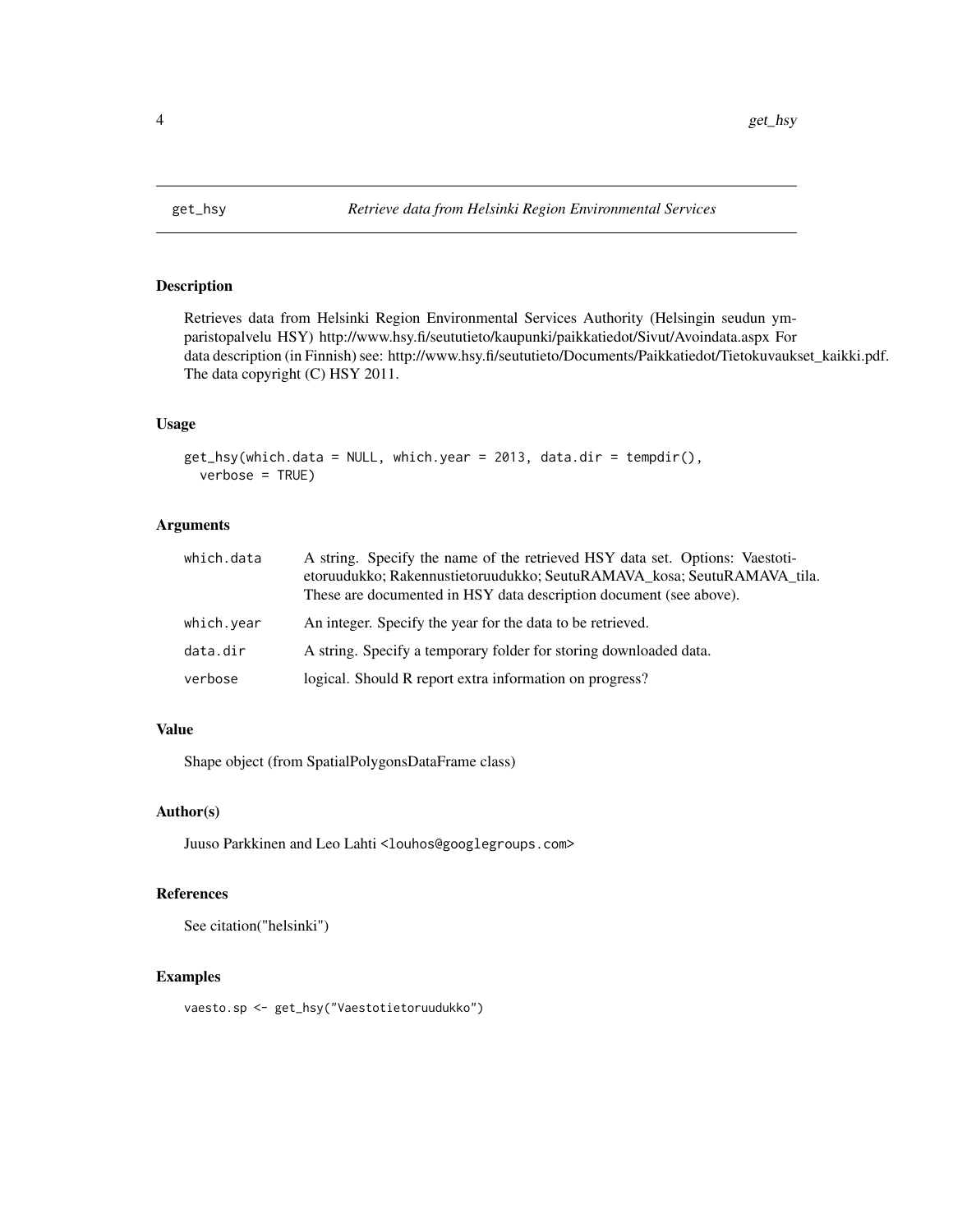<span id="page-4-0"></span>get\_linkedevents *Access Helsinki Linked Events API*

#### Description

Access the new Helsinki Linked Events API: http://api.hel.fi/linkedevents/v0.1/. The API contains data from the Helsinki City Tourist & Convention Bureau, the City of Helsinki Cultural Office and the Helmet metropolitan area public libraries. For more API documentation and license information see the API link.

#### Usage

get\_linkedevents(query, ...)

#### Arguments

| query | The API query as a string, one of "category", "event", "language", or "place".<br>For details, see http://api.hel.fi/linkedevents/v0.1/. |
|-------|------------------------------------------------------------------------------------------------------------------------------------------|
| .     | Additional parameters to the API (optional). For details, see http://api.hel.fi/linkedevents/v0.1/.                                      |

# Value

List of results

# Author(s)

Juuso Parkkinen <louhos@googlegroups.com>

### Examples

events <- get\_linkedevents(query="event")

get\_servicemap *Access Helsinki region Service Map API*

#### Description

Access the new Helsinki region Service Map (Paakaupunkiseudun Palvelukartta) http://dev.hel.fi/servicemap/ data through the API: http://api.hel.fi/servicemap/v1/. For more API documentation and license information see the API link.

#### Usage

```
get_servicemap(query, ...)
```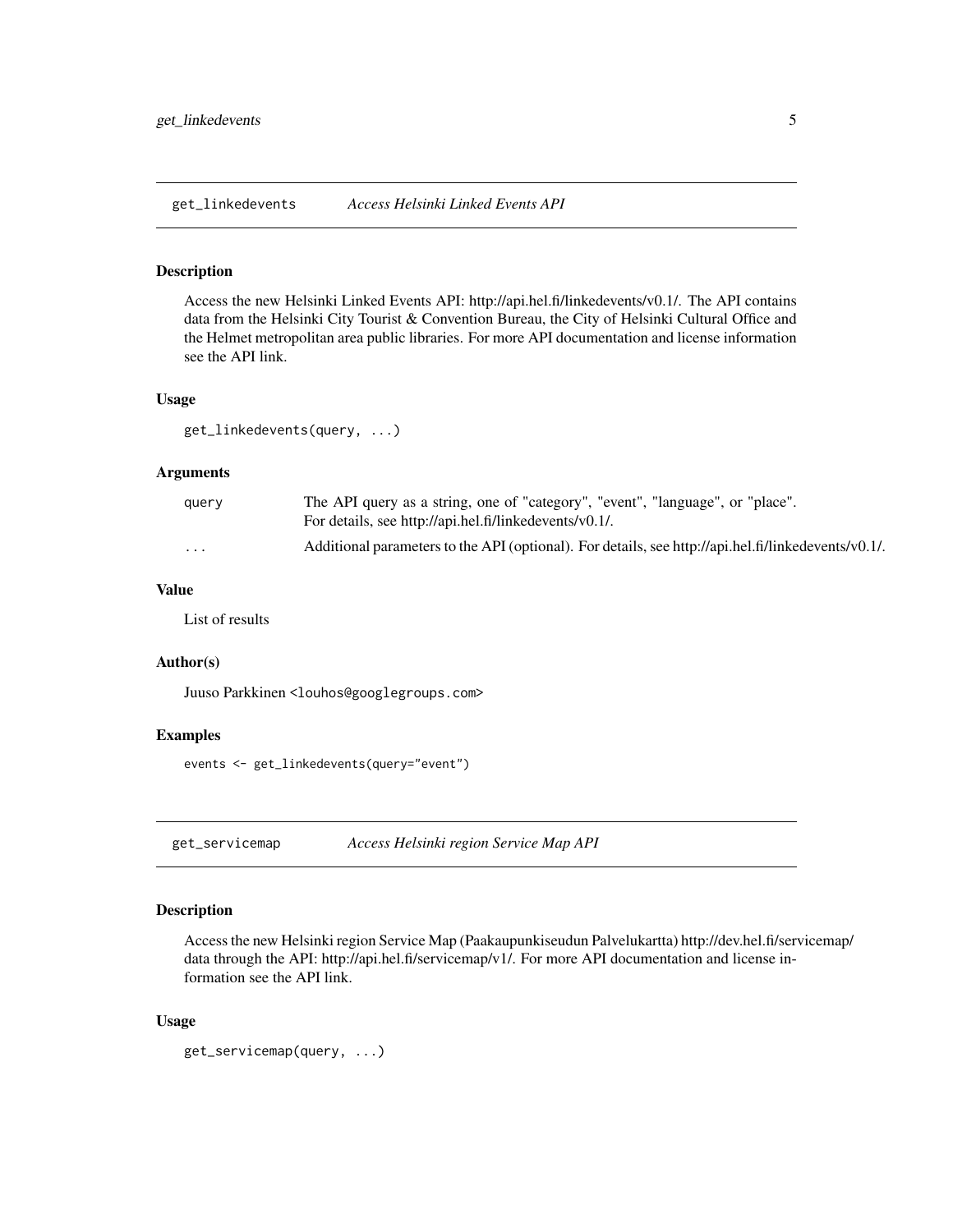6 get\_servicemap

# Arguments

| query    | The API query as a string, for example "search", "service", or "unit". For full                 |
|----------|-------------------------------------------------------------------------------------------------|
|          | list of available options and details, see http://api.hel.fi/servicemap/v1/.                    |
| $\cdots$ | Additional parameters to the API (optional). For details, see http://api.hel.fi/servicemap/v1/. |

# Value

List of results

# Author(s)

Juuso Parkkinen <louhos@googlegroups.com>

# Examples

search.puisto <- get\_servicemap(query="search", q="puisto")